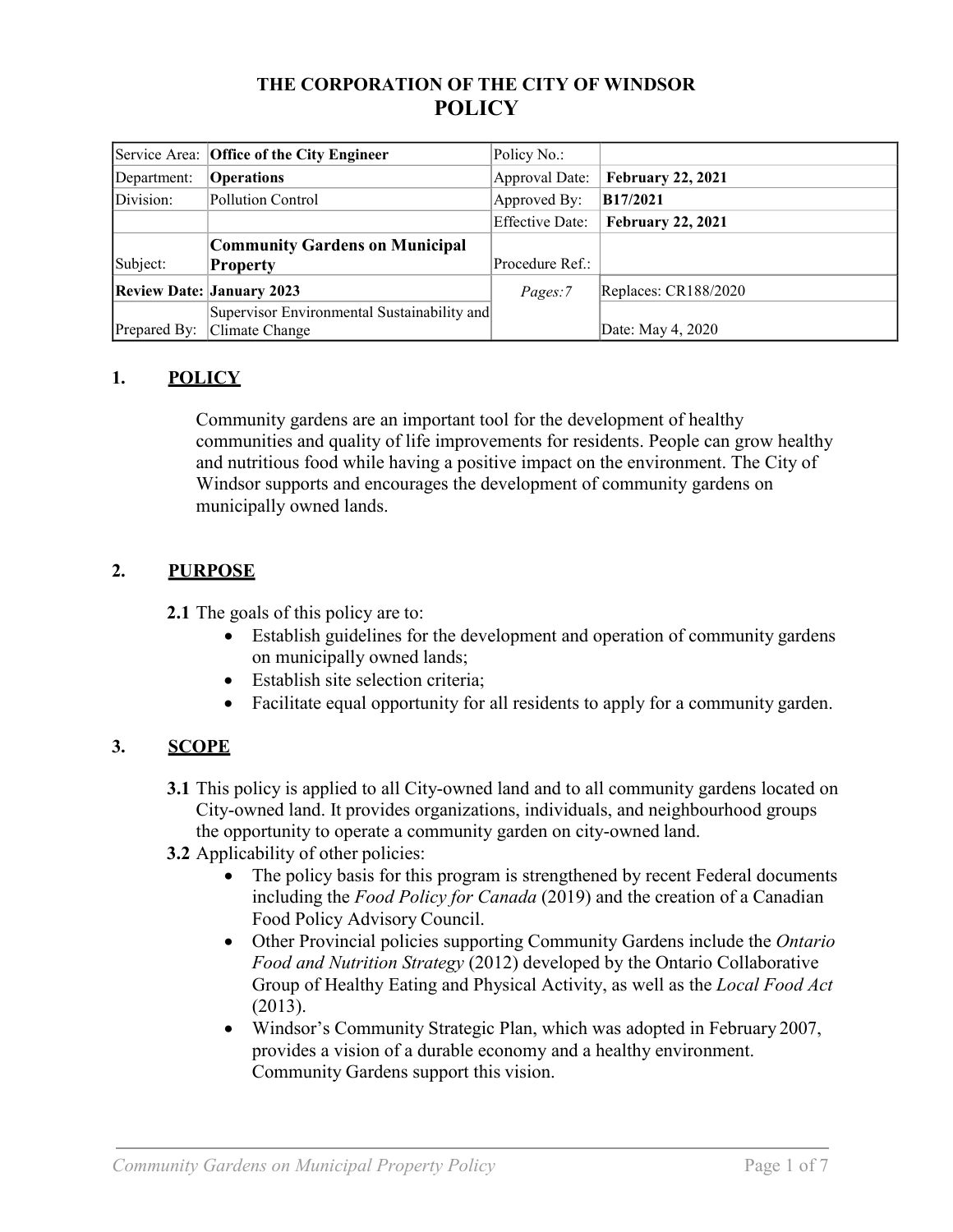- Objective C10 in the City's Environmental Master Plan (2017) aims to support education, engagement and local food production through actively promoting the use of underutilized or vacant City of Windsor property for the use of community gardens.
- And finally, the City's current Official Plan supports the development of community Gardens through Healthy Community (Section 4), Environment (Section 5) and Land Use (section 6) policies.

#### **4. DEFINITIONS**:

The definitions of terms used in this policy are:

- Applicant: The individual, group or association who applies to operate a Community Garden.
- Community Garden: Lands used for the growing of fruits, vegetables or flowers collectively by a group of people for non-commercial purposes. It may consist of a single or common plot of land or it may be subdivided into individual plots of land.
- City: defined as The Corporation of the City of Windsor, or its representatives.
- Community Garden Committee: A City staff committee consisting of City of Windsor administrative staff from Pollution Control (Environmental Sustainability and Climate Change Office), Planning, Parks, Risk Management and Real Estate Services who oversee the Community Garden Application process.
- Community Garden Coordinator: The individual representative of the Applicant.
- Environment and Sustainability Coordinator: The City employee who acts as liaison with Community Garden Coordinators.
- Garden Permit: The annual permit signed by the Community Garden Coordinator.
- Gardener Waiver: The waiver signed by each individual gardener at the Community Garden.
- Parks: The City of Windsor Parks, Recreation & Culture and Facilities department.
- Properties: A parcel of land.
- Site: A specific location within a parcel of land where a community garden will be located.

## **5. RESPONSIBILITY**

#### **5.1 Community Garden Committee**

- Review Community Garden Applications.
- Consists of representatives from Parks, Planning, Risk Management, Real Estate Services as well as the Environment and Sustainability Coordinator.

#### **5.2 Environment and Sustainability Coordinator**

• Be the lead and primary contact both internally for the Community Garden Committee and for the Community Garden Coordinator at each garden.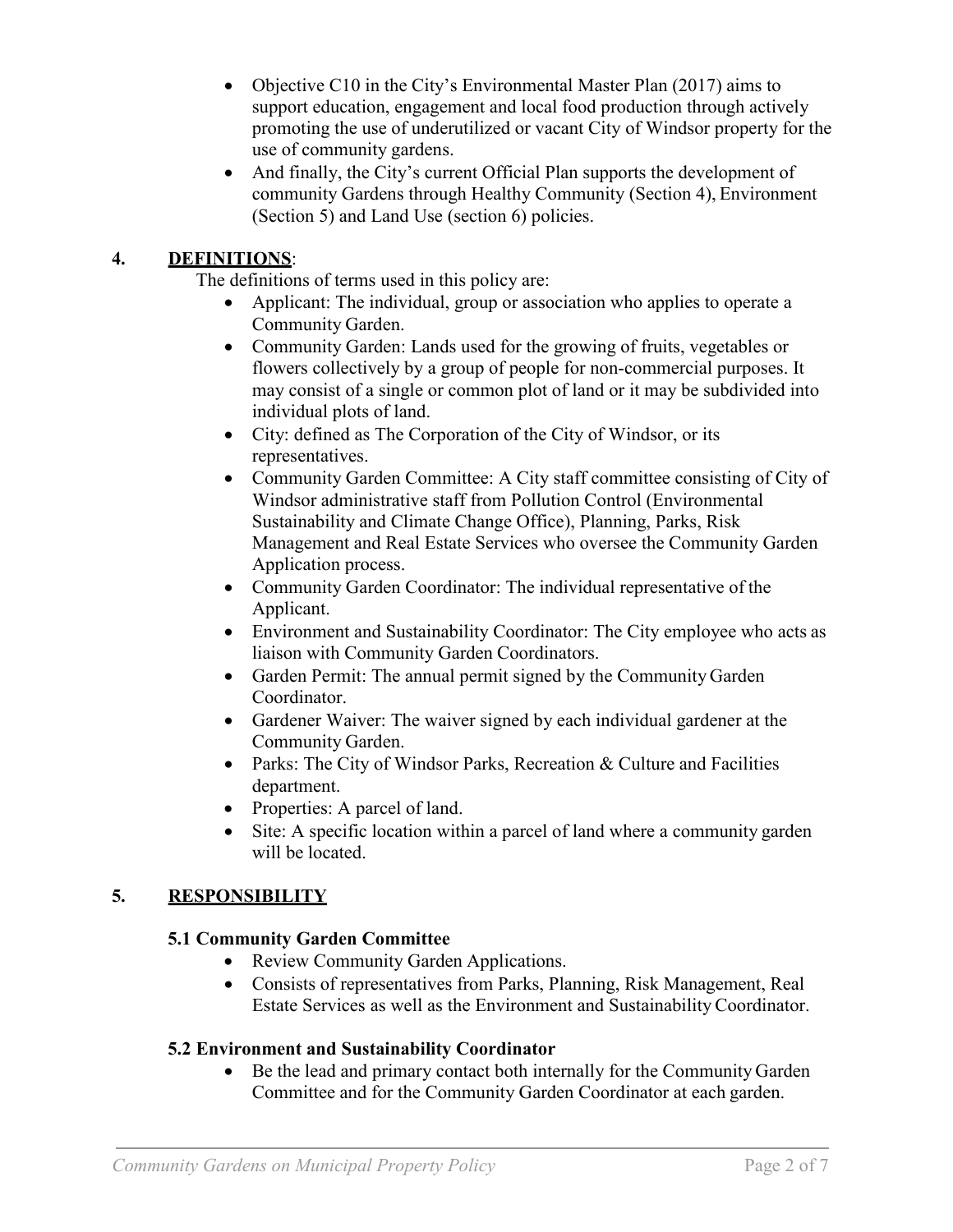- Aid interested groups in filling out applications.
- Accept applications and review them with the Community Garden Committee.
- As required, bring requests for Community Gardens not on the pre-approved Parks list to City Council for approval.
- In consultation with the Parks department, define and review community garden design guidelines.
- In consultation with the Parks department, work with the applicant to finalize site plan.
- Complete and document semi-annual inspections of all Community Gardens on municipal property.
- Collect signed Garden Permits and all signed Gardener Waivers from Community Garden Coordinators.
- Communicate regularly with Community Garden Coordinators.
- Assist the Community Garden Coordinator(s) with enforcement issues arising from the Community Garden Policy, and work with the Community Garden Coordinator(s) and the gardeners, whenever possible, to assist them in resolving the issue.
- Provide support to gardeners regarding advertising and promotion opportunities for Community Garden events and projects.
- Provide potential updates to the policy as well as keep track of outstanding applications.

## **5.3 Community Garden Coordinator (Community Representative)**

- Read and sign the Garden Permit annually.
- Responsible for communication with all gardeners in their respective Community Garden.
- Ensure that all gardeners have signed Gardener Waivers and remain in compliance with Code of Conduct.
- Contact the Environment and Sustainability Coordinator for assistance and support if concerns, questions or complaints arise.
- Consult with Environment and Sustainability Coordinator before erecting permanent or semi-permanent structures within the garden, including fences, sheds, and additional signage.
- Take responsibility for the collective management of the Community Garden, including sourcing garden materials for the garden after the initial setup and maintaining all paths within the garden.
- Ensure the Community Garden is well maintained.
- Encourage gardeners in the Community Garden to obey by the Community Garden guidelines as described in this Policy.
- Oversee compliance of the Code of Conduct by gardeners within the community gardens.
- If any violation of the Code of Conduct is found, discuss the matter with the gardener. If necessary, discuss the issue with Environment and Sustainability Coordinator who may issue a written notice to the gardener.

## **5.4 Gardeners**

• Read and adhere to the Community Garden Policy.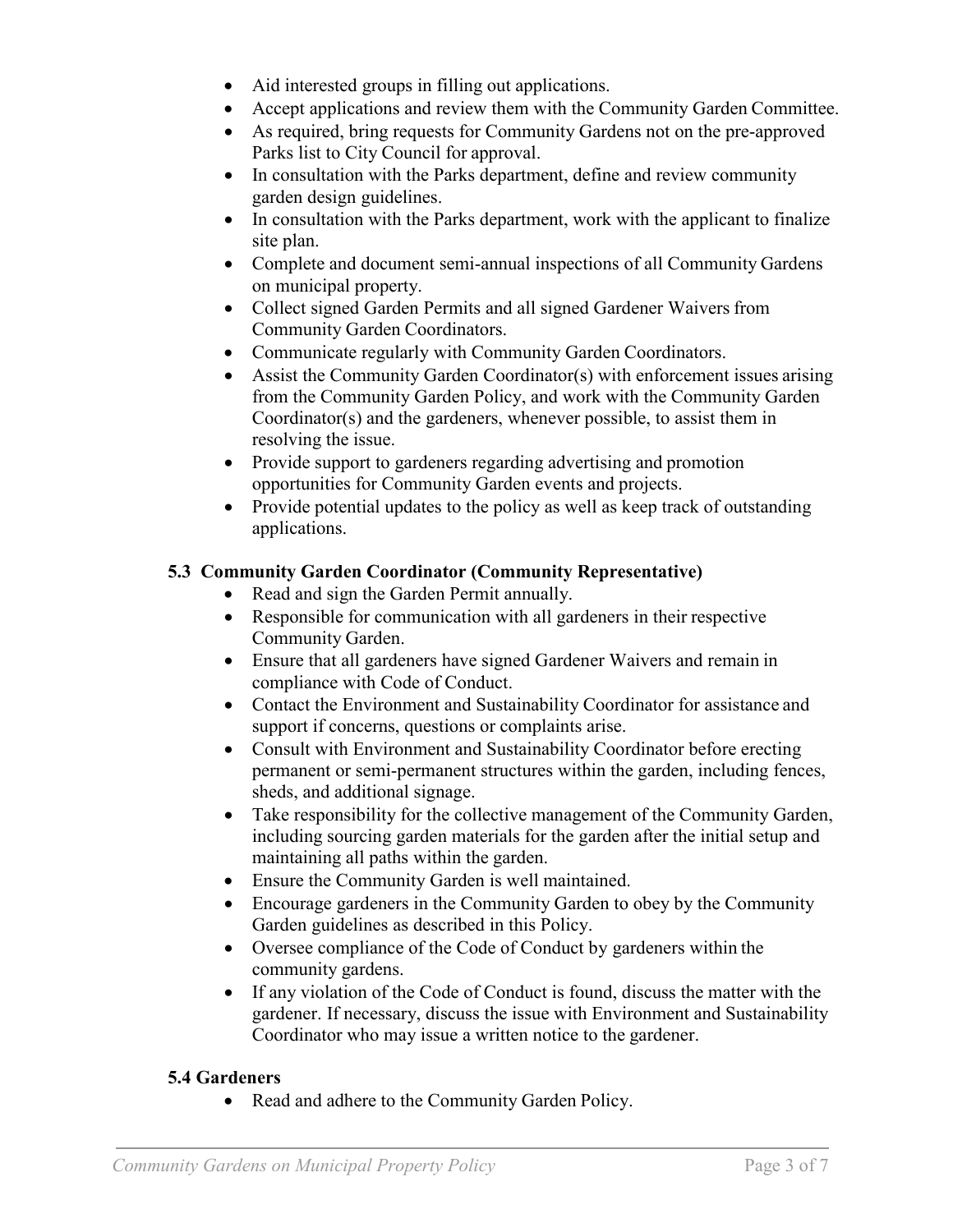- Sign Gardener Waiver.
- Follow the direction of the Community Garden Coordinator regarding the guidelines.
- Contact the Community Garden Coordinator with any concerns and questions.
- Contact the Environment and Sustainability Coordinator only for unresolved issues with the Community Garden Coordinator.
- Dispose of litter (i.e. wrappers, uneaten food, cups, etc into onsite garbage containers or remove from the site.
- Garden waste materials (i.e. plant material) will be managed in methods approved by the Community Garden Committee. Larger garden waste materials (i.e. tree trimmings as well as brush, leaves, stumps, etc.) should be placed at the roadside for pickup by the City of Windsor based on the Yard Materials Collection schedule.

#### **5.5 Legal Department**

• Assist in the development and maintenance of a Garden Permit template, Gardener Waiver template, Code of Conduct and Community Garden Policy.

## **5.6 Parks Department**

- Create and maintain a list of parks that are recommended by administration for Community Gardens.
- Meet on site with applicants to go over site logistics.
- Provide mulch, water and garbage facilities at Parks' discretion and as resources permit to the Community Gardens when needed as well as install Community Garden signage.
- If there are any issues with maintenance or compliance, Parks staff will notify the Environment and Sustainability Coordinator.
- Assist the Applicants and the Environment Sustainability Coordinator to conduct public consultation requirements for potential Community Gardens in parks as determined by the Community Garden Committee.

#### **5.7 Real Estate Services**

- Provide input on applications received requesting the use of vacant cityowned property for a community garden.
- Create and maintain a list of vacant municipal properties that are recommended by administration for Community Gardens.

#### **5.8 Planning Department**

• Assist the Applicants to conduct public consultation requirements for potential Community Gardens on vacant lots as determined by the Community Garden Committee.

#### **5.9 Risk Management Department**

• Review, approve and maintain any (voluntary) insurance certificates received from Applicants.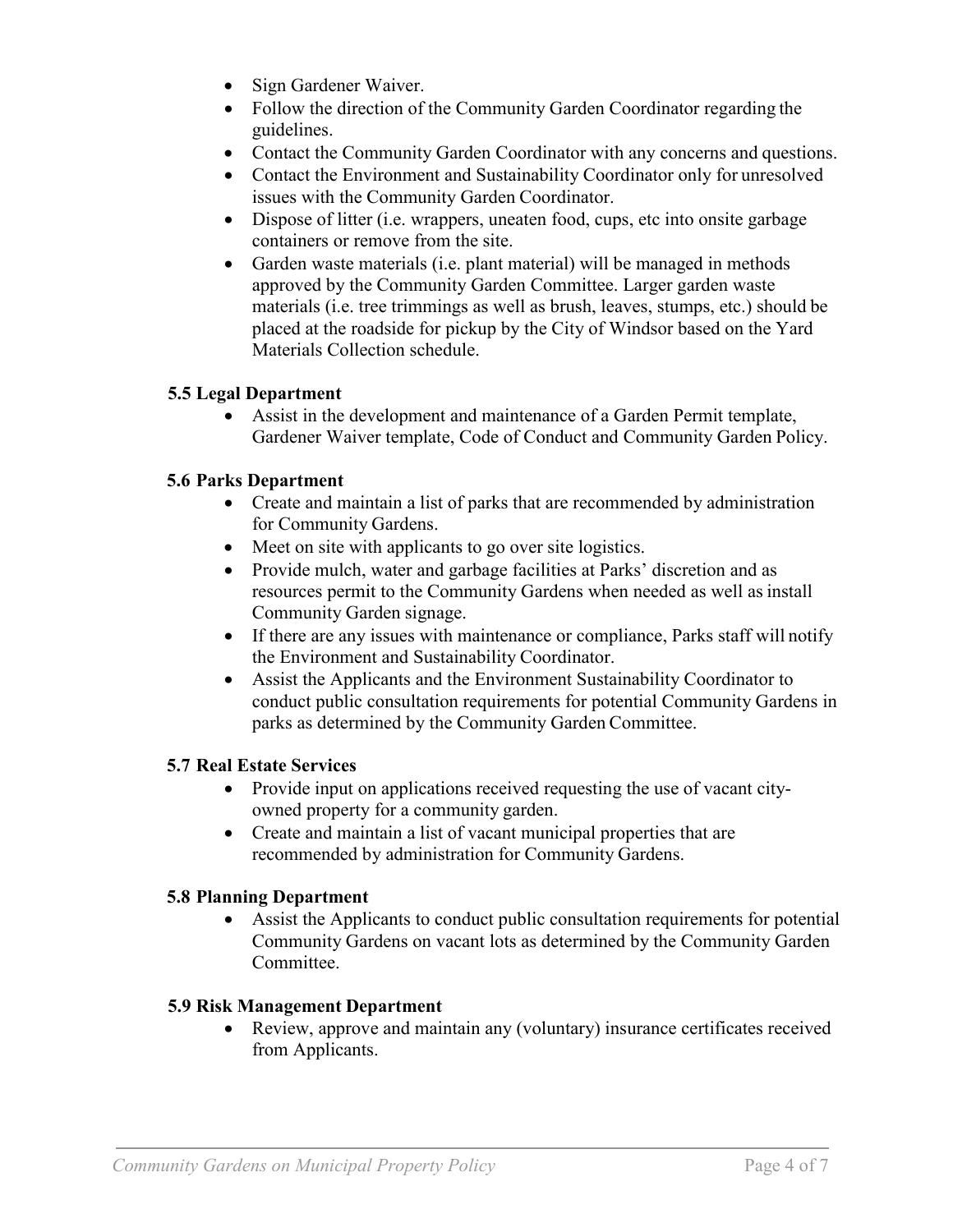## **6. GOVERNING RULES AND REGULATIONS**

All requests for Community Gardens on City property must follow the application and site selection processes, and meet the criteria as outlined below. These criteria must be met for Community Garden approval.

- **6.1** Application Process
	- It is recommended that Applicants consult a list of pre-approved parks and vacant lots recommended to host Community Gardens. Applications for a Community Garden in a park or vacant lot not pre-approved must be approved by Council.
	- Applicants will contact the Environment and Sustainability Coordinator in writing through the Application form to express interest in developing a Community Garden on City property.
	- Applications for Community Gardens can be submitted at any time throughout the year however new applications should be received by November  $30<sup>th</sup>$  to begin the site selection process for the growing season of the following year.
	- Development of new Community Gardens will be considered on an annual basis, depending on interest. New Community Gardens may also be built as parks are being redeveloped, if public engagement suggests there is a need and interest.
	- The City will work with the Applicant to meet all requirements for approval of a Community Garden.
	- Community Garden Coordinators who are in good standing under their existing agreements will have first opportunity for their Community Garden location.
- **6.2** Site Selection Process
	- Through consultation with administration a garden site plan will be prepared (as part of the Application process) and submitted.
	- The garden site plan will include plot layouts and other features. Soil amendments and materials for pathways must also be defined.
	- Minimum setbacks of 5 meters from the edges of the Community Garden to surrounding amenities, property lines, hedgerows and trees may be required to allow for regular maintenance in a park setting.

The City will work with the Applicant to identify and assess viable sites that meet the criteria in order to choose an appropriate site.

Site considerations include but are not limited to:

- An area that receives 6 or more hours of sunlight daily
- Availability of water (via existing water connection or ability to harvest and store in rain barrels or cisterns from the roof of an existing building.)
- In an area that will not interfere with other uses (ie. recreational)
- In an area that will not interfere with water drainage and site maintenance
- Walkable to the gardening community and accessible to parking and/or busing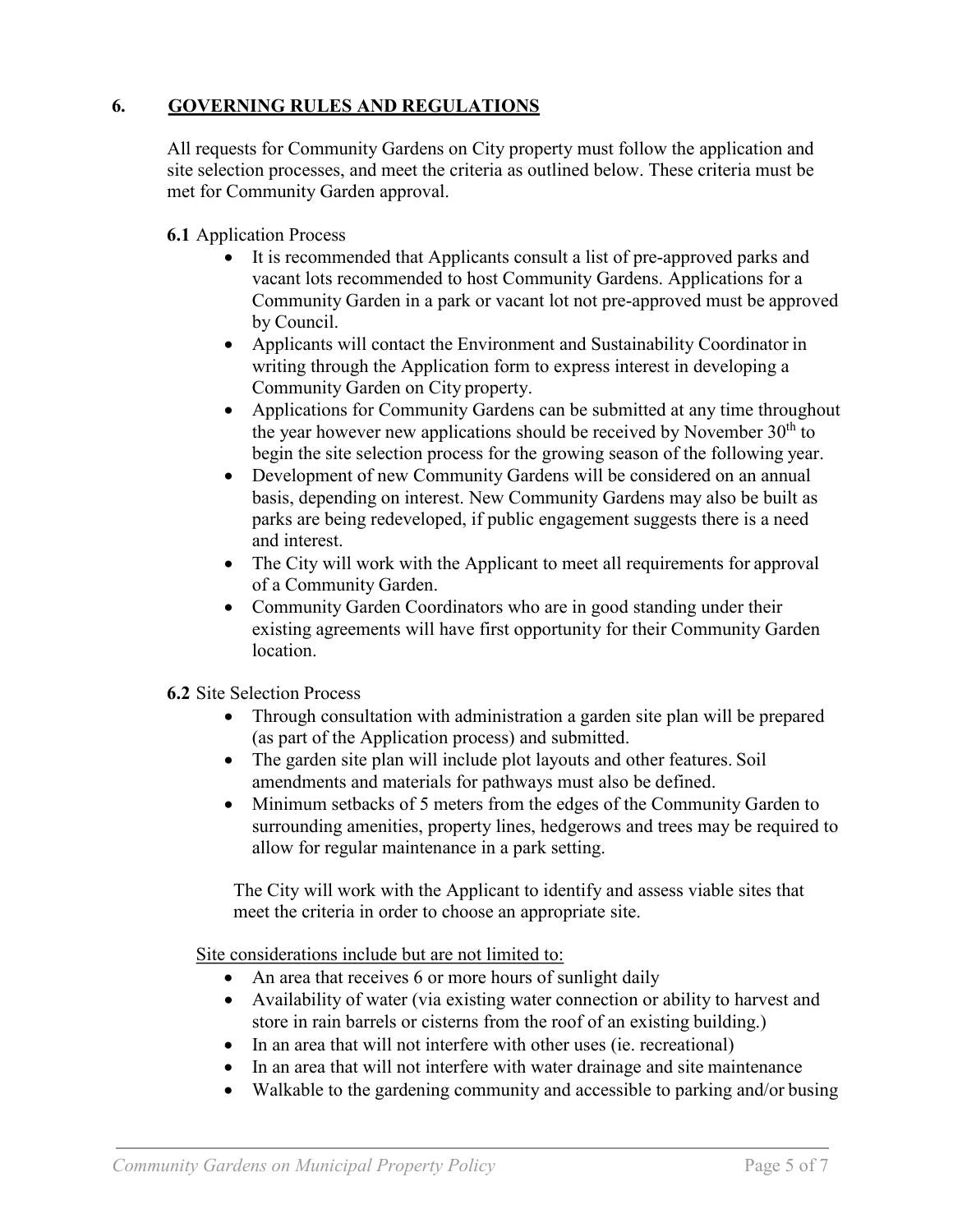- Any other criteria as the City may from time to time deem necessary
- **6.3** Public Consultation
	- The Applicant may be required to conduct public consultation with residents in close proximity to the proposed Community Garden. Administration will assist community groups to conduct public consultation
- **6.4** Conditions of Use
	- The Applicant can be a legal entity in its own right, an unincorporated association or other form of informal organization or group.
	- The Applicant will execute the approved Garden Permit in its Template form annually, running from April 1 to March 31, which will include but is not limited to the applicable rules for use:
		- o Produce cannot be sold;
		- o Care and maintenance of the site;
		- o Restrictions on use of chemicals;
		- o Restrictions on use of equipment;
		- o Restrictions on construction, use and maintenance of any structure, including raised beds and storage shed;
		- o Upon termination of the licence, return the site to its original condition; and
		- o It is recommended that the Applicant carry insurance in an amount(s) and type(s) satisfactory to the City's Risk Management Department, but not required; and the Applicant agrees to indemnify and hold harmless The Corporation of the City of Windsor from and against any losses.
	- The City will establish a code of conduct and each individual gardener at the community garden would be required to sign a Gardener Waiver assuming all risks associated with their use of the community garden, and releasing and indemnifying the City from any claims or actions resulting from their use of the community garden.
	- Community Garden boxes must conform to administrative design standards.
	- Applicant identifies a Community Garden Coordinator and an alternate contact who will be the main contact(s) with the City. The name and contact information of the Applicant's Coordinator and the alternate will be provided to the City at the beginning of each season.
	- Educational activities surrounding local food are encouraged at the Community Garden site.
	- Native Plants are encouraged at the Community Garden site to promote pollinator habitat. Invasive plants are prohibited.
	- Impervious area should be limited encouraging the infiltration of storm water except where warranted for minimum accessibility considerations.
	- Plot assignment is on a first come, first serve basis, with the gardener having the right of first refusal for the next gardening season.

# **7. RECORDS, FORMS AND ATTACHMENTS**